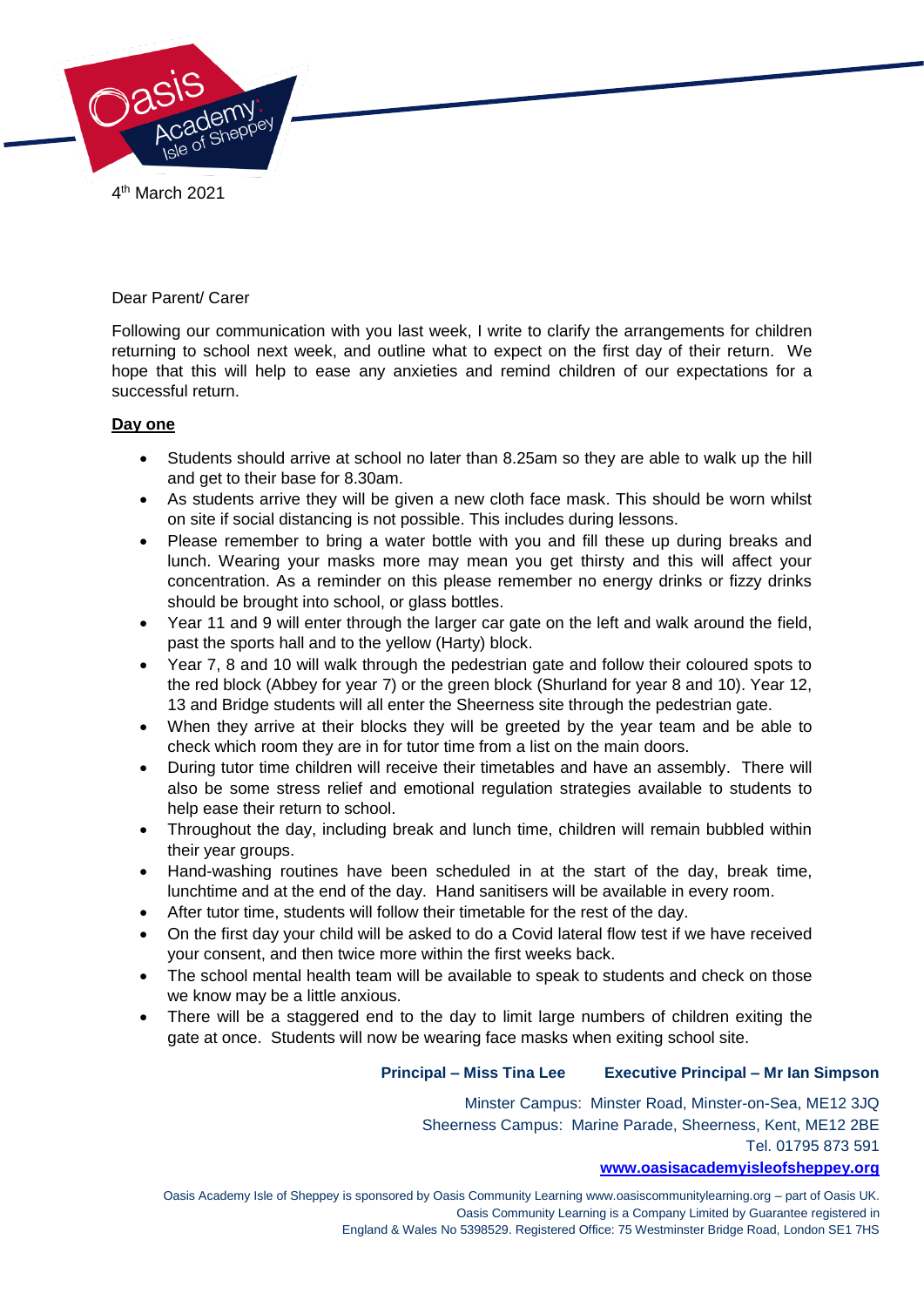

 A reminder of the first day back, entry point, line up point, if applicable, and end times are below.

| <b>First Day arrangements</b>                 |                                        |                         |                                                               |                                                                                                                                                              |
|-----------------------------------------------|----------------------------------------|-------------------------|---------------------------------------------------------------|--------------------------------------------------------------------------------------------------------------------------------------------------------------|
| Year<br>group                                 | <b>First day back</b>                  | Arrival time<br>between | <b>End</b><br>time                                            | Enter via                                                                                                                                                    |
| Year 11,<br>Year 13<br>and Bridge<br>students | Monday 8 <sup>th</sup> March           | $8:00 - 8:25$           | 3:00 <sub>pm</sub>                                            | Year 11 enter via left car gate.<br>Follow pathway to Harty area.<br>Year 13 to Sheerness Sixth Form<br>building.<br>Bridge students to Sheerness<br>Bridge. |
| Year 10<br>and Year<br>12                     | Tuesday 9 <sup>th</sup> March          | $8:00 - 8:25$           | Year $10$ :<br>$2:55$ pm<br>Year $12$ :<br>3:00 <sub>pm</sub> | Year 10 enter via pedestrian gate.<br>Line-up in fenced off section of top<br>car park.<br>Year 12 to Sheerness Sixth Form.                                  |
| Year 9                                        | 10 <sup>th</sup><br>Wednesday<br>March | $8:00 - 8:25$           | $2:55$ pn                                                     | Enter via left car gate. Line-up in<br><b>Harty Courtyard</b>                                                                                                |
| Year 7                                        | 11 <sup>th</sup><br>Thursday<br>March  | $8:00 - 8:25$           | 3:00 pm                                                       | Enter via pedestrian gate. Line-up<br>in Abbey Courtyard.                                                                                                    |
| Year <sub>8</sub>                             | Friday 12 <sup>th</sup> March          | $8:00 - 8:25$           | $3:00$ pm                                                     | Enter via pedestrian gate. Line-up<br>in Shurland courtyard.                                                                                                 |

# **Uniform**

We understand that children may have grown out of their uniform during a lengthy lockdown period and financial situations may have changed for a large number of our families. As a result, because our expectation is full uniform, we have introduced a 'Uniform Bank' which you can access if uniform costs are too high for you currently. If your child will not be in full uniform on day one please email the year team and let them know what date you are expecting items to be delivered or purchased and we can issue your child a uniform card so they can show staff who ask. If we know this prior to their return we will have these ready.

As with the previous return if a child has a practical PE lesson they are welcome to wear their 'Academy PE Kit' for that day. The uniform shop in school will be open every day from Monday 1<sup>st</sup> March for uniform purchases. Please call the academy on 01795 873591 or via email to [office@oasisisleofsheppey.org](mailto:office@oasisisleofsheppey.org) to arrange a time to come in for purchases. Please note that we are only able to take payment via debit or credit cards only.

# **Principal – Miss Tina Lee Executive Principal – Mr Ian Simpson**

Minster Campus: Minster Road, Minster-on-Sea, ME12 3JQ Sheerness Campus: Marine Parade, Sheerness, Kent, ME12 2BE Tel. 01795 873 591

#### **[www.oasisacademyisleofsheppey.org](http://www.oasisacademyisleofsheppey.org/)**

Oasis Academy Isle of Sheppey is sponsored by Oasis Community Learning www.oasiscommunitylearning.org – part of Oasis UK. Oasis Community Learning is a Company Limited by Guarantee registered in England & Wales No 5398529. Registered Office: 75 Westminster Bridge Road, London SE1 7HS